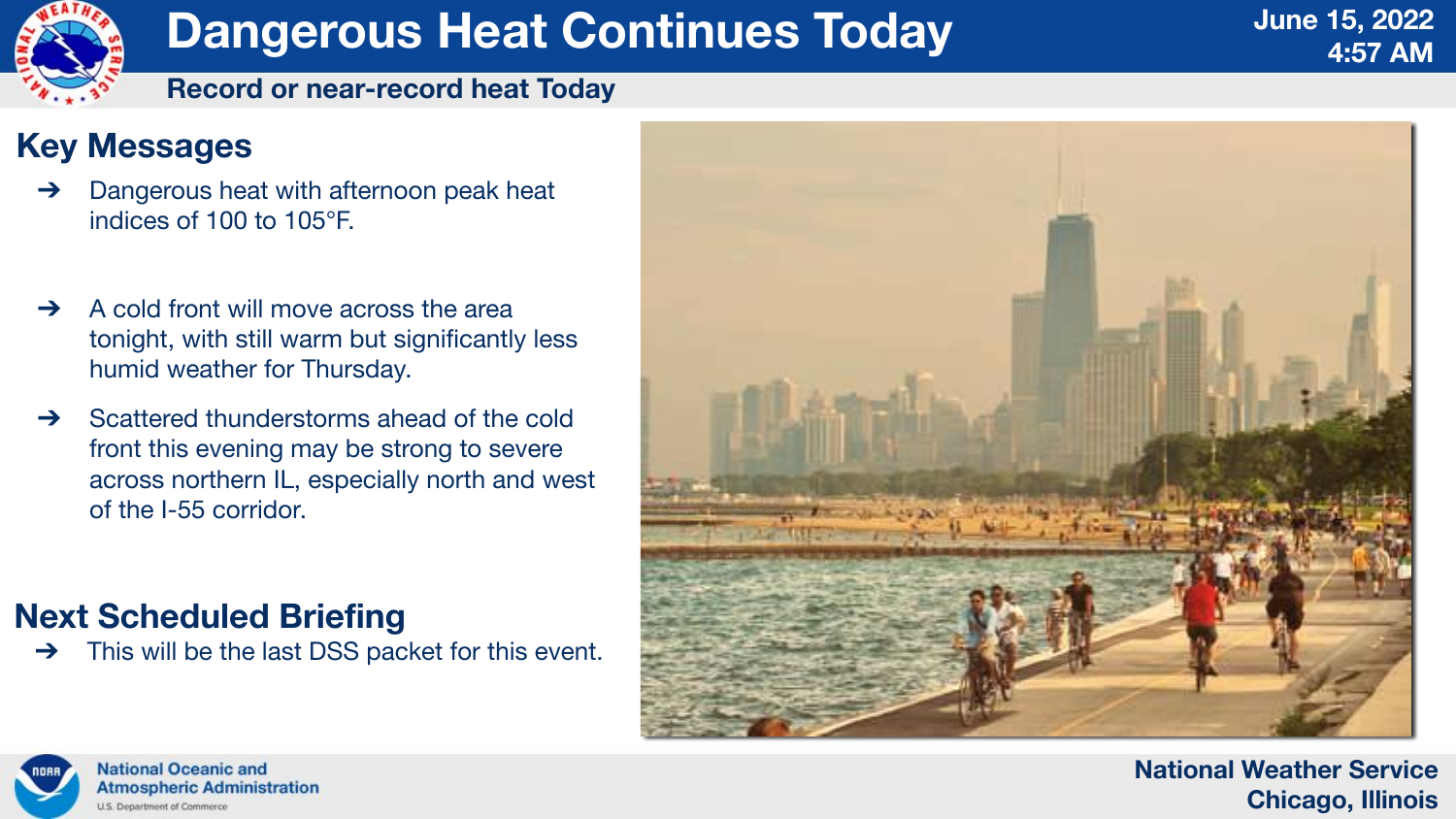#### **National Weather Service Chicago, Illinois**



# **Dangerous Continues Today**

**Today's High Temperatures and Peak Heat Indices**





## **100-107°F**

## **What**

- ➔ Dangerous heat and humidity will continue today, including along the Lake Michigan shore.
- **→** Heat Warning and Advisory headlines remain in effect until 8 pm CDT this evening.
- → A cold front will bring relief from the oppressive heat and humidity tonight.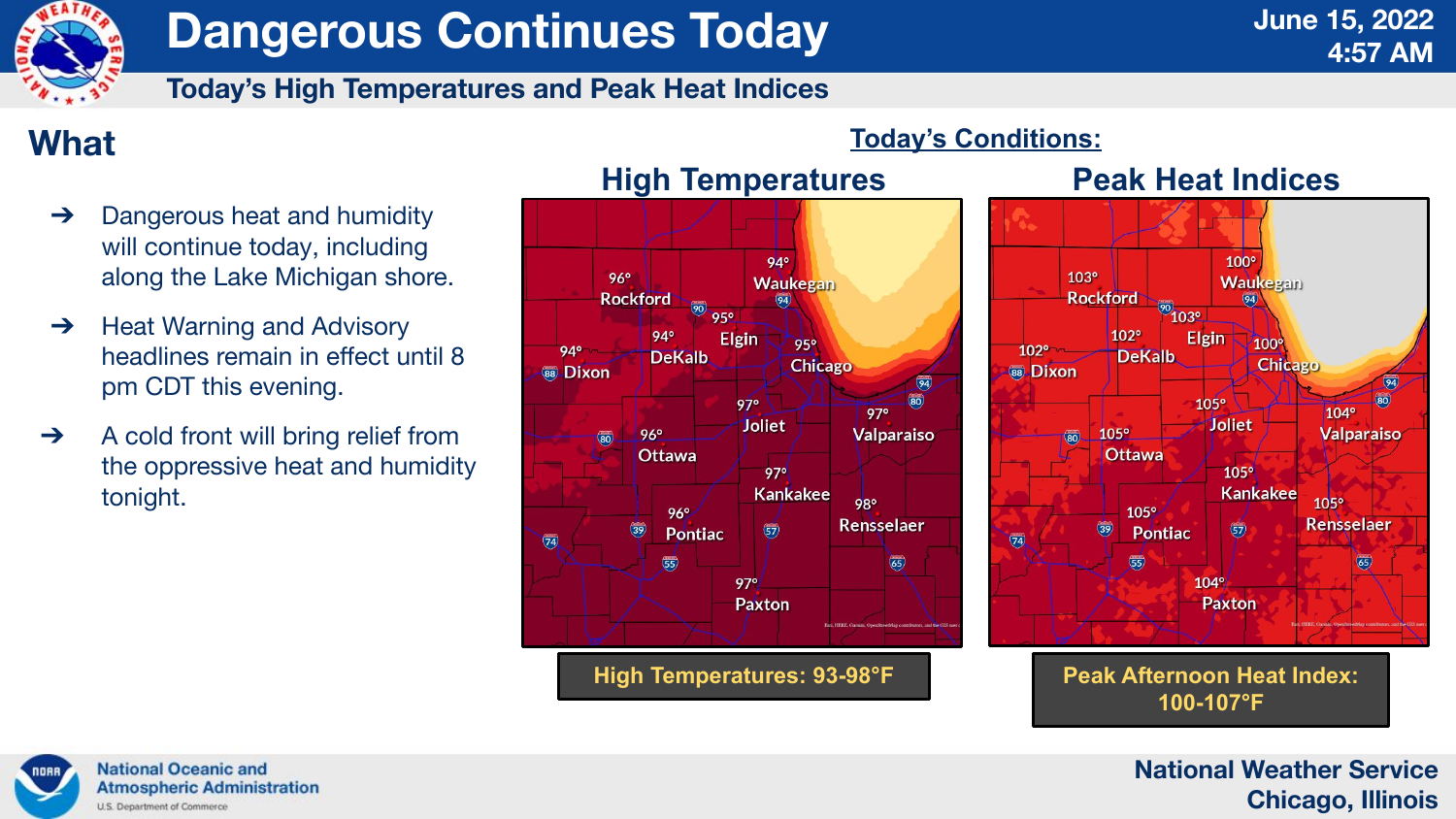

#### **Indoors** Check up on the elderly, sick and those without AC

**Outdoors** Limit strenuous outdoor activities, find shade, and stay hydrated

#### **National Weather Service Chicago, Illinois**



# **Dangerous Heat This Week**

**Heat Safety**

# **Practice HEAT SAFETY Wherever You Are**

n n

weather.gov/heat:

**DE 19** 



### **Job Sites**

Stay hydrated and take breaks in the shade as often as possible



Heat related deaths are preventable. Protect yourself and others from the impacts of heat waves.





 $\blacksquare$ 





**National Oceanic and Atmospheric Administration** U.S. Department of Commerce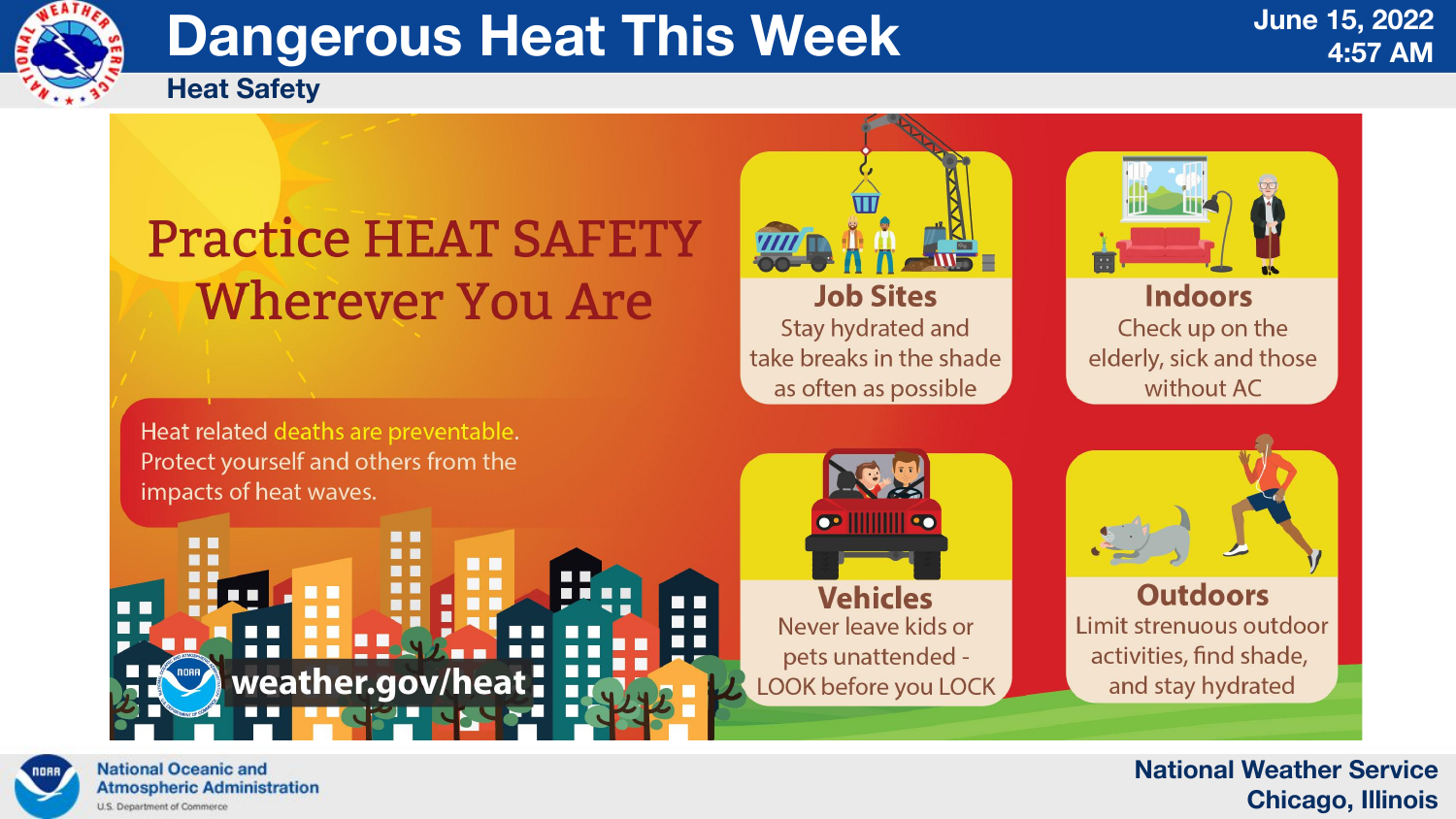

**Isolated Damaging Hail** 

#### **National Weather Service Chicago, Illinois**



# **Severe Storms Possible Tonight**

#### **Main Threat of Gusty Winds this Evening**

### Early/Mid Evening\*



#### **Threats: (\*highest thru mid-eve)**



Damaging Gusts to 65 mph Capable of producing tree damage











#### **Overnight**



## **What:**

Broken line of storms with gradually diminishing coverage expected to move across the area tonight